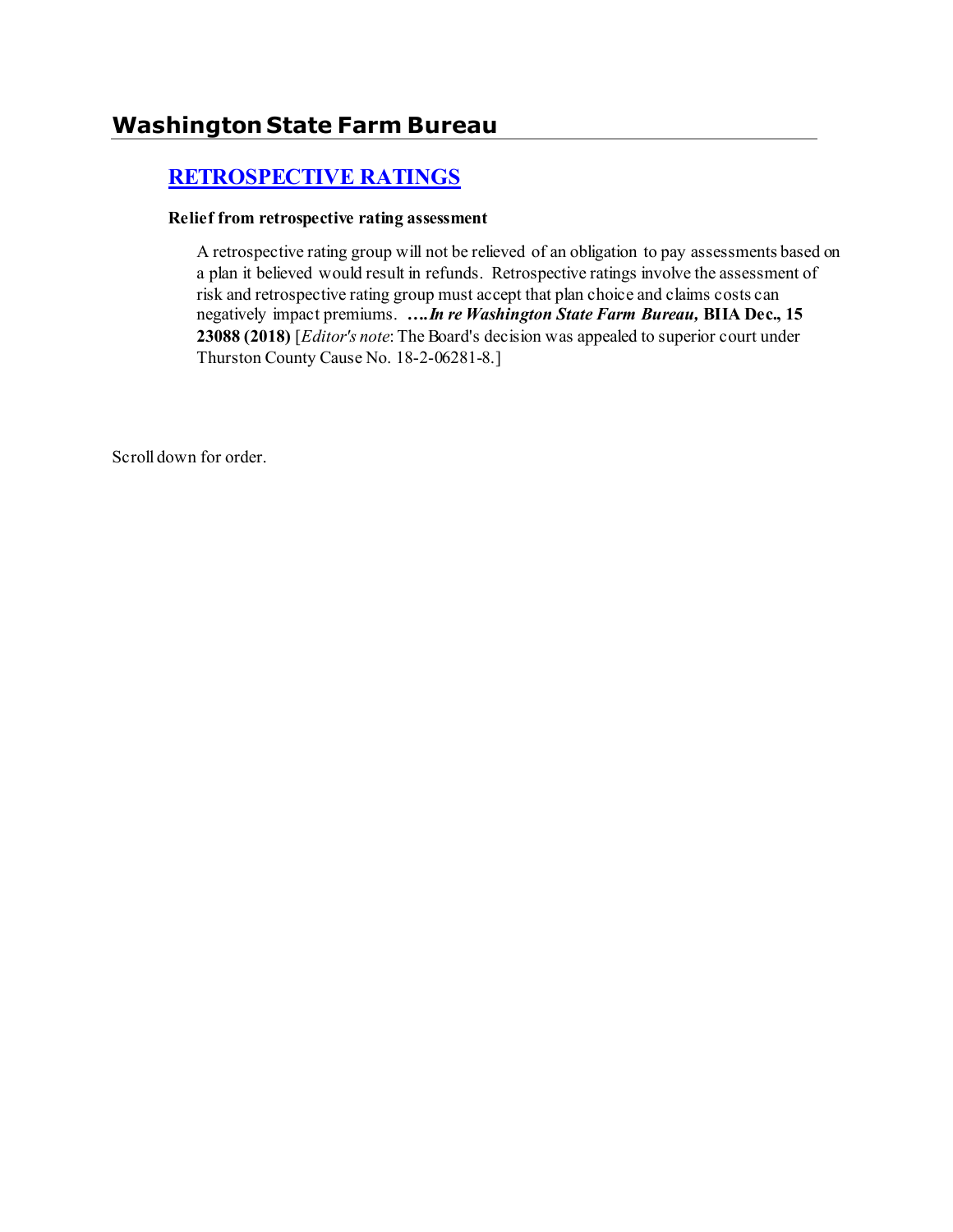#### **BEFORE THE BOARD OF INDUSTRIAL INSURANCE APPEALS STATE OF WASHINGTON**

**) )**

**)**

**IN RE: WASHINGTON STATE FARM BUREAU**

**DOCKET NOS. 15 23088, 15 23089, 16 21884 & 18 20654**

#### **FIRM NOS. 00081 & 10670 ) DECISION AND ORDER**

For the coverage years 2011 and 2012, the Department assessed the Washington State Farm Bureau (WFB), a retrospective rating group, \$8.45 million dollars. The assessments are based on plan choices made by the WFB under the Department's new retrospective rating program implemented in 2011. The WFB seeks relief from the assessments on equitable estoppel grounds. Our industrial appeals judge determined that the WFB met all five elements for equitable relief from the Department's assessments, but affirmed the Department's orders on the ground that the Board cannot exercise equitable powers. The WFB contends that before the new retrospective rating program was implemented, it historically received refunds, not assessments. It contends that it chose a plan recommended by the Department as the plan that would most likely result in refunds about the same as the WFB received before the 2011 rule changes. The WFB asks the Board to apply the doctrine of equitable estoppel and remand the assessments to the Department with direction to issue an order calculating the assessments consistent with the Department's representations that it would get refunds. The Department also timely filed a Petition for Review asking the Board to make no findings of fact regarding the elements for equitable estoppel, or in the alternative, to determine that the WFB did not satisfy the five prongs for equitable estoppel and to affirm the orders on appeal. We agree with the Department that the WFB did not satisfy the five prongs for equitable estoppel. The Department orders dated November 16, 2015; November 17, 2015; October 26, 2016; and August 18, 2015, are **AFFIRMED.**

#### **DISCUSSION**

Retrospective rating is a voluntary financial incentive program offered by the Department "to encourage improvements in workplace safety."<sup>1</sup> Participation in a retrospective rating group gives employers "an opportunity to earn refunds of premiums they are required to pay under chapter 296- 17 WAC. However, participation involves risk. Participants not successful in controlling losses can be assessed additional premiums."<sup>2</sup>

- l <sup>1</sup> WAC 296-17B-010.
- <sup>2</sup> WAC 296-17B-010.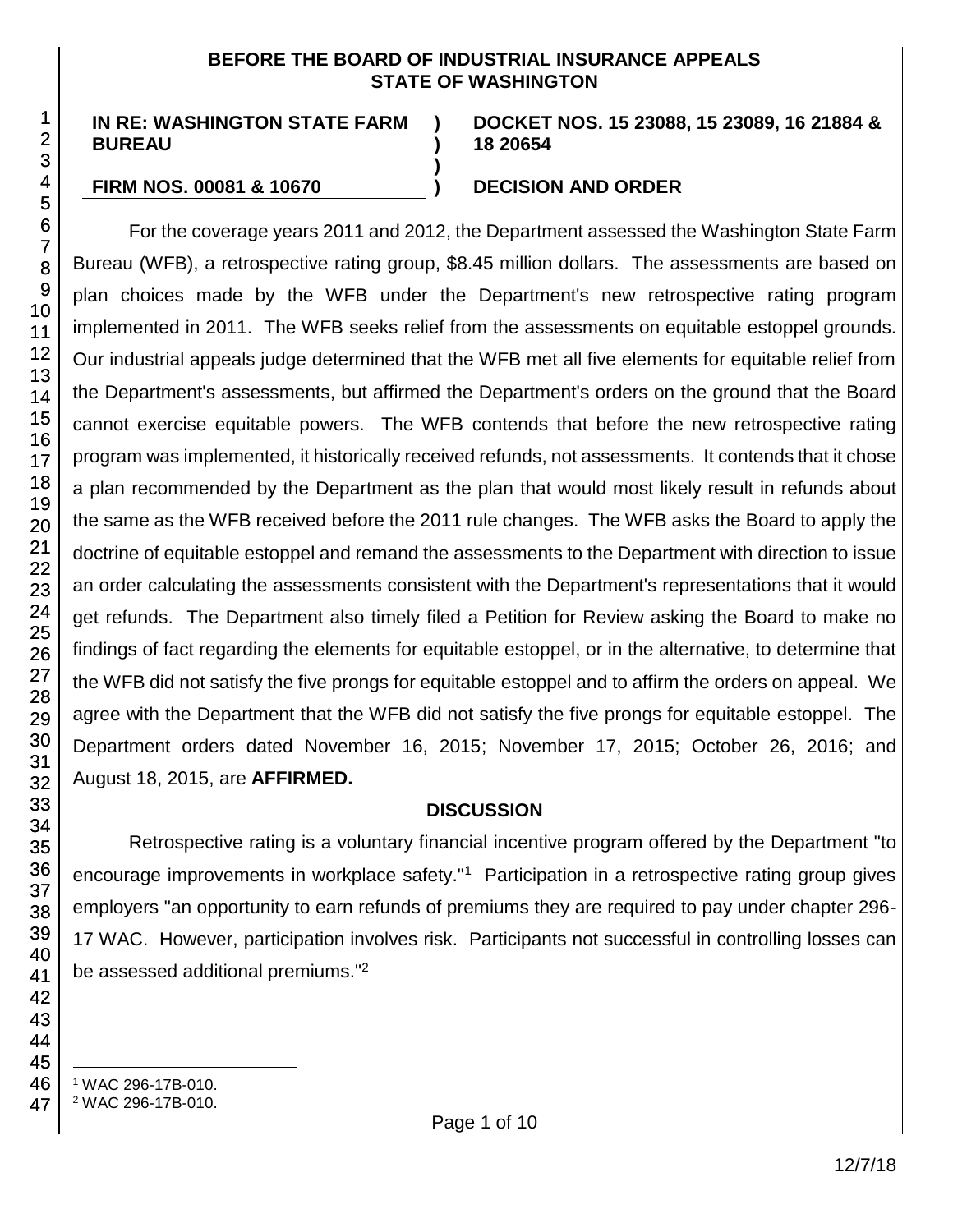The WFB has been a retrospective rating group since 1982. From 2006 through 2011, the WFB had two enrolled retro groups: RRID No. 81, (Classic), and RRID 10607, (Agri-Business). In 2012, the Agri-Business retrospective rating group was discontinued. Until 2011, plan choices for retrospective rating groups were relatively simple with only two real plan choices: plan type and the maximum premium ratio. The WFB historically chose plan B, a loss-based plan, with a maximum premium ratio of 110 percent. Historically, the WFB received refunds nearly every year.

In 2007, the Department began the process of developing a new retrospective rating program. The Department hired an actuarial consultant and began meeting with stakeholders. There were many large group meetings, and one-on-one meetings with individual retro groups or employers. The new retrospective rating plans developed by the Department are more consistent with current industry standards but more complex and required the retro groups to make four plan choices instead of two: (1) whether a portion of their retro premium will be calculated based on developed losses or standard premiums; (2) the single loss limit (\$120,000; \$250,000; \$500,000; \$1 million; or no limit); (3) the minimum loss ratio; and (4) the maximum loss ratio. The minimum loss ratio sets the lower limit or floor on the retrospective rating group's aggregate loss ratio. The maximum loss ratio sets the upper limit or cap on the retrospective rating group's aggregate loss ratio.

Additionally, the new rules changed how the Department develops losses. Because not all benefits are paid at once, losses must be discounted to account for the fact that standard premiums are paid up front and earn interest while waiting for claims to be paid. Under the old rules, discounting was already built into the factors found in the WAC tables. Under the new rules, discounting is built into the Department's loss development methodology with the anticipation that investment income will be offset by the costs of the claims. The new plan also introduced the concept of a hazard group, which is a distribution of the standard premium by risk class and is used to determine the insurance charges that will be assigned. The WFB was placed in Hazard Group 4.

Before enrollment of the new plans, all of the retrospective rating groups received a packet of information, including historical performance for that retrospective rating group from 1984 through 2008, with data elements looking at their standard premium, developed losses, retro premium, net adjustment, and corresponding loss ratio.

The Department's actuaries also developed a model, entitled "Modeling New Retro Plan Tables" for each retrospective rating group. The model was based on each retrospective rating group's past three years of performance. It was developed as an educational tool to illustrate what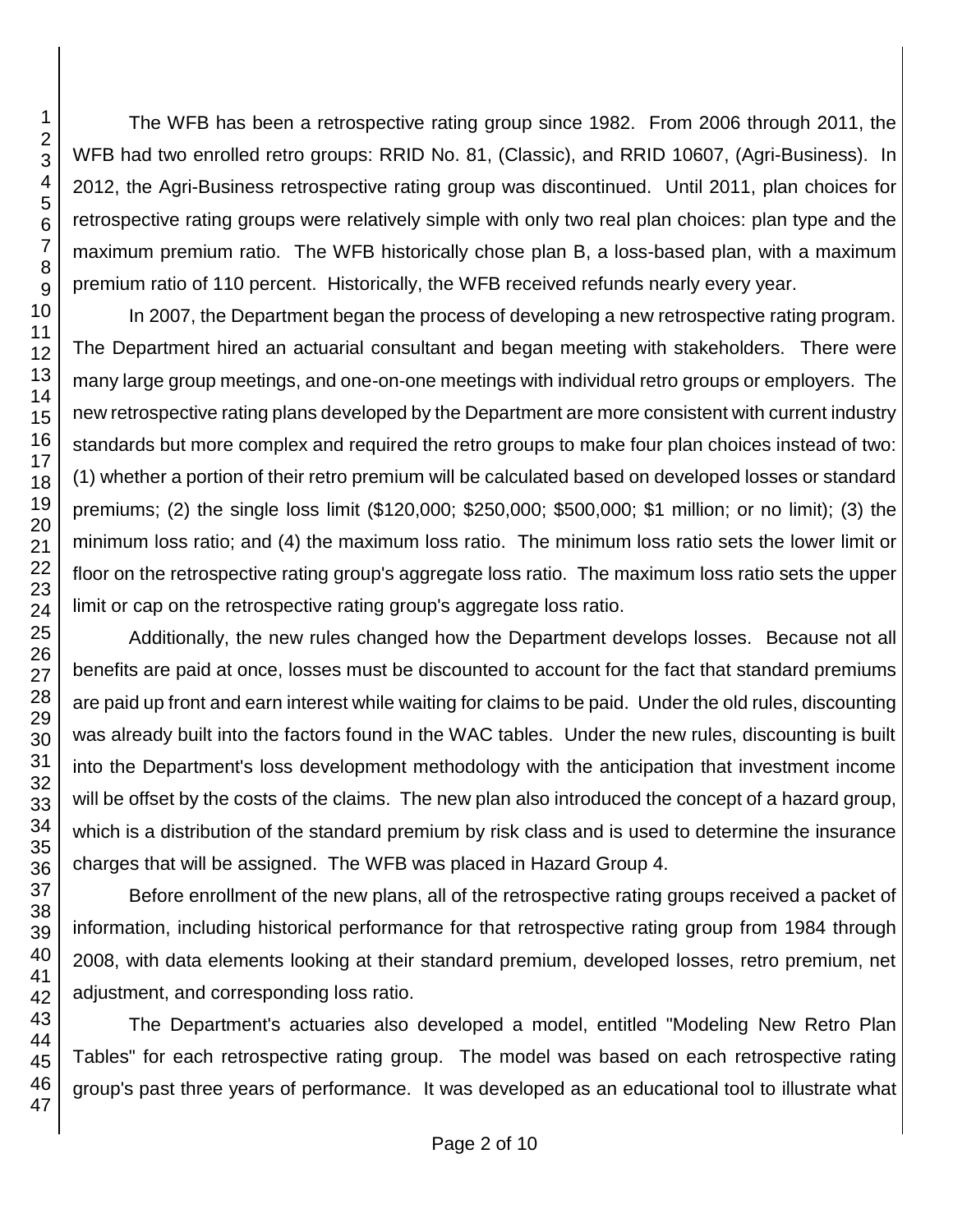the result would be for the retrospective rating group if the new rules had been in effect from 2006 through 2008, using plan choices that approximated choices the retrospective rating group had made under the old plan. Based on the model developed for the WFB, with all other things being equal, the WFB would continue to receive refunds, although the refunds would be about 3 percent less than the previous years.

In 2010, many retro groups expressed confusion about the impending rule changes. Department personnel met with retro groups across the state to help them understand the new plan choices. Diane Doherty, the Department's retro program manager at the time, and her staff held approximately 40 meetings with retrospective rating groups prior to the adoption of the new rules. The Department provided each group with an online retro premium "calculator" (a downloadable webbased Excel workbook) to illustrate the results of their old plan choices under the new rules.

Diane Doherty, Diana Finch, the Department's financial incentive coordinator, and Bill Vasek, the Department's senior actuary, personally met with Linda Harvey, the WFB's retro program manager, Patrick Batts, the WFB's CEO, and Sonya Bachlmayr, the WFB's CFO on more than one occasion. At one of these meetings, Mr. Vasek, showed them the model and explained how the new rules would work using loss figures from 2006 through 2008. The model did not predict or guarantee future outcomes.

Ms. Harvey, who had ultimate responsibility for making plan choice recommendations to the WFB's management, testified repeatedly that she did not understand the new plan choices. At one meeting, she specifically asked Bill Vasek if the WFB's outcomes would be the same as in the past if they chose the options in the model. She asserted that Mr. Vasek waited a few minutes and then stated, "It's close, yes."<sup>3</sup> During another meeting, the WFB's CFO, Ms. Bachlmayr asked Mr. Vasek if the model was the same as the old plan B. Mr. Vasek stated, "Yeah, it's about the same. But I can't tell you to use it or not, to go with this or not."<sup>4</sup> Ms. Harvey, who was at that meeting, interpreted this statement to mean that Mr. Vasek could not outright tell them to use the numbers they had, but the model would work the same as the plan they had chosen previously.

After a meeting with Mr. Vasek, Ms. Harvey contacted Charles (Chuck" Van Kampen, chief actuary for the American Agricultural Insurance Company (AAIG), the WFB's reinsurer. She asked for his advice on making plan choices and she asked for a reinsurance quote. Ms. Harvey referred

l

9/5/17 Tr. at 76.

1/8/18 Tr. at 11.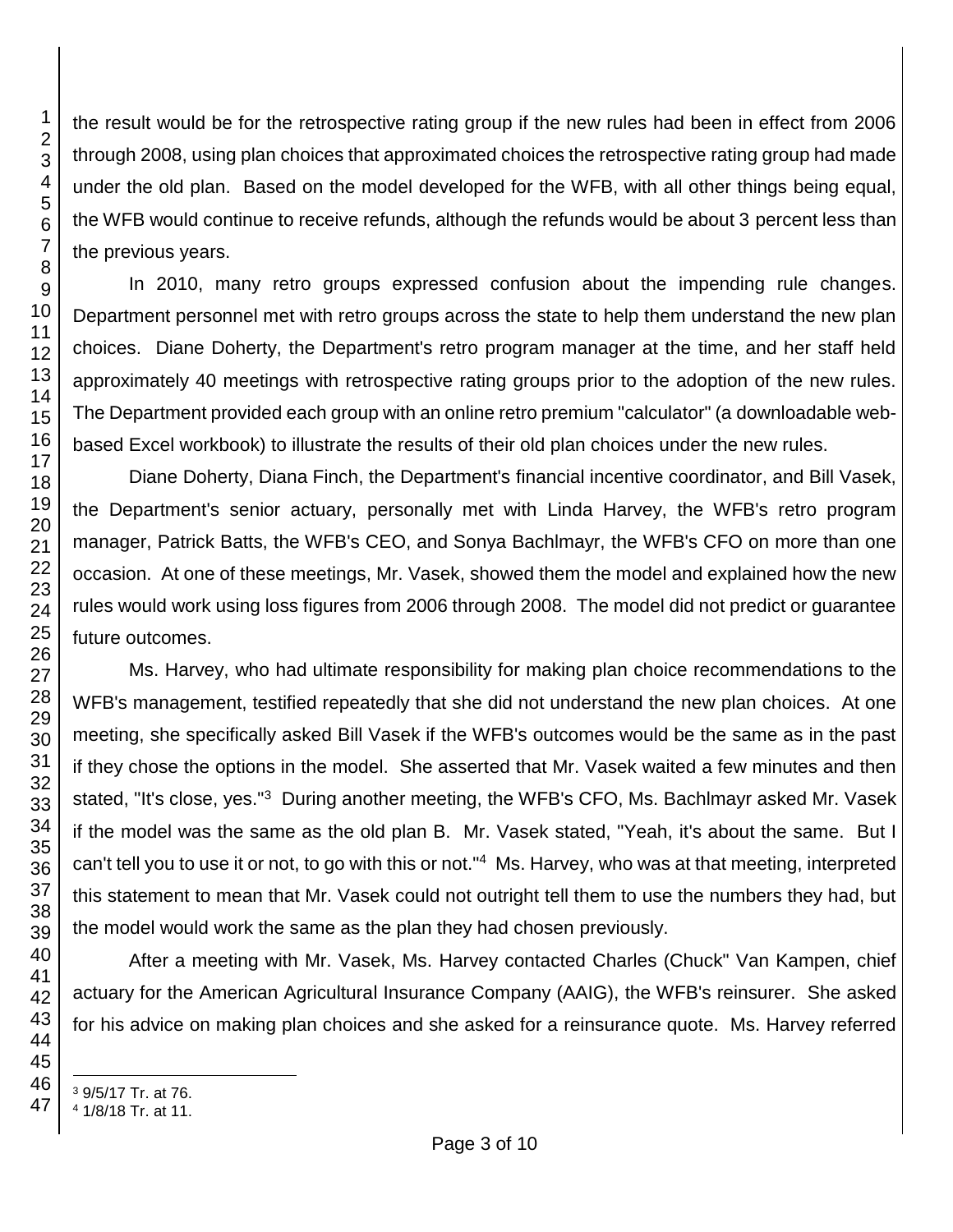Mr. Van Kampen to Mr. Vasek for more information. After running his own calculations and modeling, Mr. Van Kampen was concerned that the choices identified in the Department's modeling for the WFB would result in assessments. He called Mr. Vasek. According to Mr. Van Kampen, Mr. Vasek told him, that if the WFB was getting a refund before, it would get a refund under the new plan. The refund would just be smaller. Mr. Vasek did not recall the conversation this way. His recalled that his studies showed that if the plan had been in place in the past, the WSF would have gotten a refund. Thus, if the WFB had the same relative experience in the future, they would have a result that was similar.

The Department provided Mr. Van Kampen with additional information, but according to Mr. Van Kampen the information lacked detail. Believing that no additional information would be forthcoming, Mr. Van Kampen ran his own calculations and modeling. He used accepted actuarial practices and made certain inferences in order to calculate what the loss ratios would be under the new plan. After running his own calculations, he concluded that under the new rules the losses would develop at about 59 percent of how they had developed under the old rules. Based on these calculations, Mr. Van Kampen determined that the WFB would receive refunds every year, although the refunds would be smaller. On this basis, he was comfortable providing a reinsurance quote to the WFB.

For the coverage years 2011 and 2012, the WFB made the same plan choices as indicated in the Department's modeling. For the fiscal year 2011, the first adjustment was issued on April 29, 2013, for \$2,640,511. The second adjustment was issued on May 5, 2014, for \$1,775,462. Because the first adjustment was higher than the second adjustment, the Department returned \$865,049 to the WFB. The third adjustment was issued on May 4, 2015, for \$4,756,935. Thus, for the coverage year 2011, the final adjustment was an assessment of \$4,756,935.<sup>5</sup>

For the fiscal year 2012, the first adjustment was issued on May 2, 2014 for \$3,694,811. The second adjustment was issued on May 2, 2015, for \$3,695,128, resulting in an additional payment by the WFB of \$2,720. The third adjustment was issued on May 3, 2016, for \$3,692,408. Thus, for coverage year 2012, the total assessments were \$3,692,408. Total losses for 2011 and 2012 were \$8,449,343.

Ex. No. 4.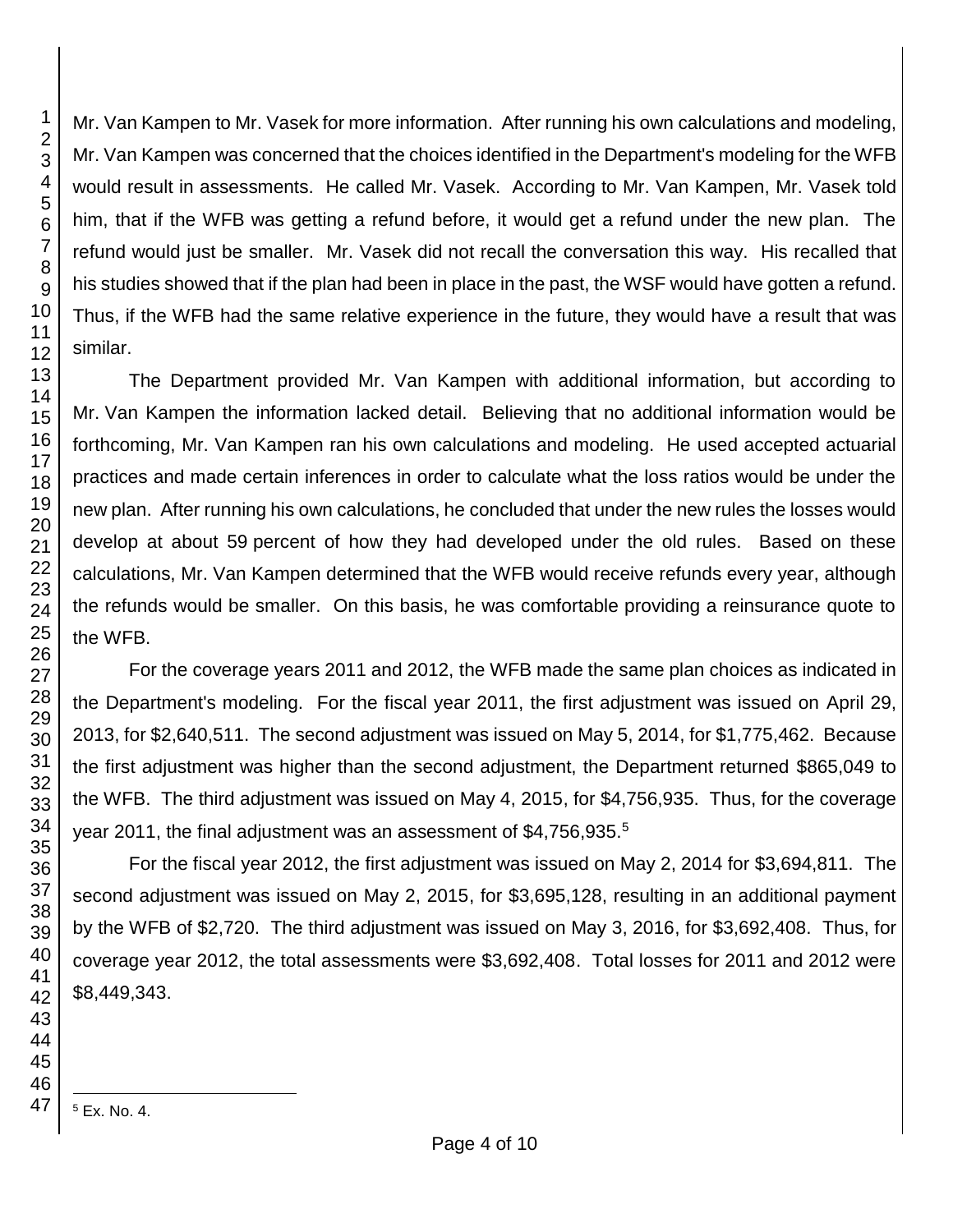There is no dispute that the 2011 and 2012 assessments were unexpected and devastating for the WFB. In order to meet its obligations, the WFB laid off six employees. The CEO and CFO were replaced and Linda Harvey retired. For the coverage year 2013, the WFB changed the parameters for the minimum and maximum loss ratios. The WFB also developed a methodology to help keep track of its performance. For the fiscal year 2013, the WFB received a total refund of \$3,220,056.

The WFB does not contend that the Department calculated the assessments incorrectly, or that its assessments were contrary to the statutes and rules that govern the calculation of retrospective rating group premiums. Rather, the WFB contends that the Department recommended the wrong plan choices and that it reasonably relied on the Department's recommendations to its detriment.<sup>6</sup> Specifically, the WFB contends that the Department represented it would receive refunds approximately the same as it had in past years if it followed the Department's recommendations.<sup>7</sup> The WFB followed the Department's recommendations and instead of receiving refunds, received significant assessments.

For its part, the Department contends that the WFB had assessments for the coverage years 2011 and 2012 because the WFB failed to control its losses. According to the Department, from 2009 through 2013, the WFB experienced above-average and increasing numbers of claims, undeveloped losses, developed losses, and retro premiums relative to all other retro groups. The Department also contends that the WFB performed poorly relative to all other retrospective rating groups with respect to developed and undeveloped losses, developed and undeveloped loss ratios, premium ratios, number of claims, and percent of average final developed losses. Finally, the Department denies that it induced the WFB to make the plan choices that it did and that it never guaranteed specific outcomes under the new plans.

## **Equitable Estoppel**

Our industrial appeals judge found that the WFB satisfied each of the five prongs for equitable estoppel:

(1) a statement or act made by a first party that is inconsistent with a claim that the first party later asserts; (2) an act by another party in reasonable reliance on the first party's statement or act; and (3) an injury that would result to the relying party if the first party is not prevented (or "estopped") from contradicting or repudiating the first party's prior statement or act; (4) estoppel is necessary to prevent a manifest injustice;

l <sup>6</sup> Farm Bureau PFR, pg. 2.

<sup>7</sup> Farm Bureau PFR, pg. 6.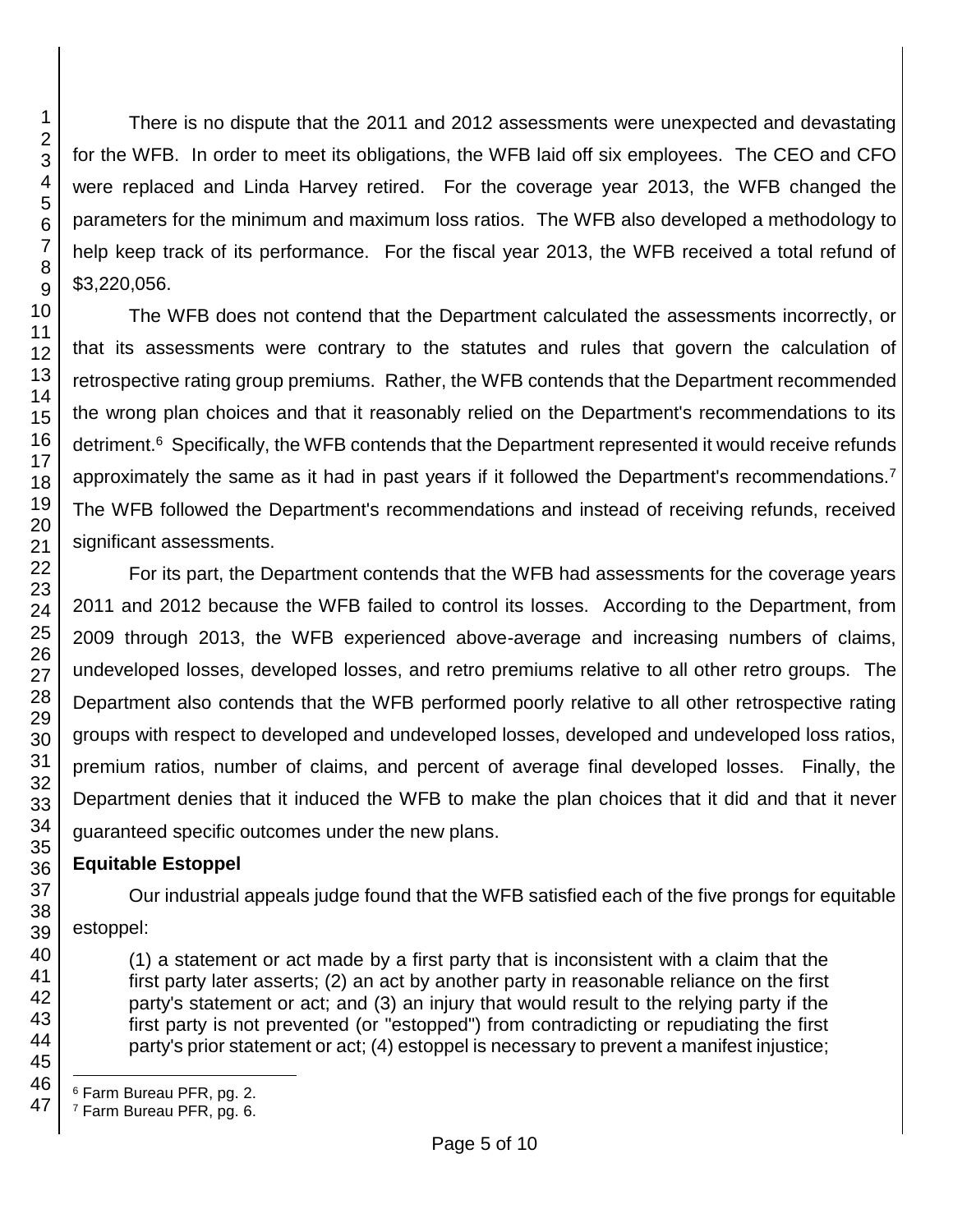and (5) estoppel will not impair governmental functions.<sup>8</sup> The party asserting estoppel must prove all elements by clear, cogent, and convincing evidence.<sup>9</sup>

In reaching her determination, our industrial appeals judge found the testimony of Linda Harvey and Chuck Van Kampen credible, particularly in their testimony that Bill Vasek assured them that plan choices outlined in the Department's modeling would result in refunds. Our review of the record leads us to a different conclusion.

As a large retrospective rating group, WFB had to appreciate that past performance does not predict future returns, especially under a new plan that is substantially different and more complex than the old plan. WFB also had to appreciate that it had a higher number of claims, and that its claims costs increased in 2011 and 2012. This was credibly demonstrated by both Diane Doherty and Bill Vasek. As a retrospective rating group, WSF's business involves the assessment of risk and an understanding that plan choice and claims costs will impact its premiums.

It is within this context that we consider the testimony of Linda Harvey who repeatedly testified that she did not understand the new plan. She sought out and relied on the advice of Chuck Van Kampen, the WFB's reinsurance actuary, who apparently did his best to assist her but he also did not entirely understand the new plan and he made certain assumptions that may not have been fully vetted. Ms. Harvey appeared to seek assurances from Mr. Van Kampen and the Department that realistically could not be given.

It is possible that the Department could have taken additional steps to emphasize that its educational model was not a guarantee of future performance, but the model by its nature was never meant to guarantee future performance. Rather, the Department merely attempted to illustrate, through the use of educational tools, what the result would be for the retro group if the new rules had been in effect from 2006 through 2008, using plan choices that approximated choices the retro group had made under the old plan. We find no evidence to suggest that the Department's communications were misleading, and to the extent there were any misunderstandings, the Department was in no better position than the WFB to resolve those misunderstandings. To the extent WFB expected a certain outcome based on the Department's representations, such an expectation was not reasonable.

*Kramarevcky*.

l *Saunders v. Lloyds of London*, 113 Wn.2d 330, 340 (1989); *Kramarevcky v. Department of Social & Health Services*, 122 Wn.2d 738 (1993); *Pioneer National Title Ins. Co. v. State*, 39 Wn. App. 758, 760-61 (1985); *In re Michael W. Aldridge*, Dckt. No. 14 15601 (January 21, 2016).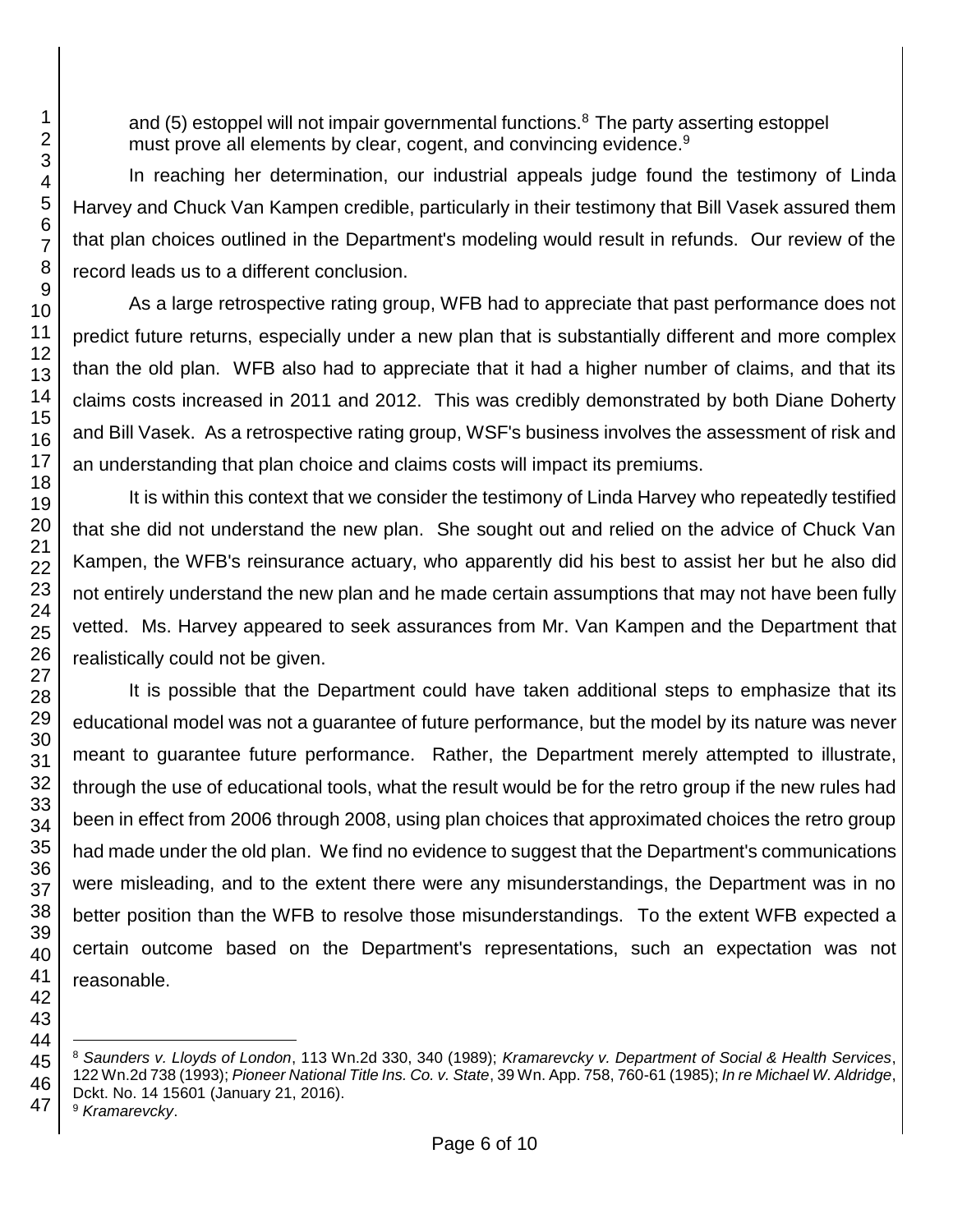For these reasons, we conclude that the WFB did not prove the elements for equitable estoppel by clear, cogent, and convincing evidence. Because we find no grounds for applying equitable estoppel, it is not necessary for us to inquire whether we may exercise equitable powers under the doctrine of stare decisis.<sup>10</sup>

#### **DECISION**

1. In Docket No. 15 23088, the Washington State Farm Bureau filed an appeal with the Board of Industrial Insurance Appeals on November 23, 2015. The retrospective rating group appeals a Department order dated November 16, 2015. In this order, the Department affirmed its prior order dated August 19, 2015, with respect to the July 2012 coverage year of Group 81. The August 19, 2015 order corrected and superseded an order dated May 4, 2015, with respect to the July 2012 coverage year, granting relief on Claims AU-04786 and AT-24154. The May 4, 2015 order was the second adjustment for the July 2012 coverage year for Group 81. This order is correct and is **AFFIRMED**.

2. In Docket No. 15 23089, the Washington State Farm Bureau filed an appeal with the Board of Industrial Insurance Appeals on November 23, 2015. The retrospective rating group appeals a Department order dated November 17, 2015. In this order, the Department affirmed its prior order dated August 18, 2015, which affirmed an order dated May 4, 2015, with respect to the July 2011 coverage year for Group 81. The May 4, 2015 order was the third adjustment for the July 2011 coverage year for Group 81. This order is correct and is **AFFIRMED**.

3. In Docket No. 16 21884, the Washington State Farm Bureau filed an appeal with the Board of Industrial Insurance Appeals on November 10, 2016. The retrospective rating group appeals a Department order dated October 26, 2016. In this order, the Department affirmed a prior order dated May 3, 2016, for the July 2012 coverage year for Group 81. The May 3, 2016 order was the third adjustment for the July 2012 coverage year for Group 81. This order is correct and is **AFFIRMED**.

4. In Docket No. 18 20654, the Washington State Farm Bureau filed an appeal with the Board of Industrial Insurance Appeals on June 18, 2018. The retrospective rating group appeals a Department order dated August 18, 2015. In this order, the Department corrected and superseded its prior order dated May 4, 2015, granting relief on Claim No. AR-36687 with respect to the July 2011 coverage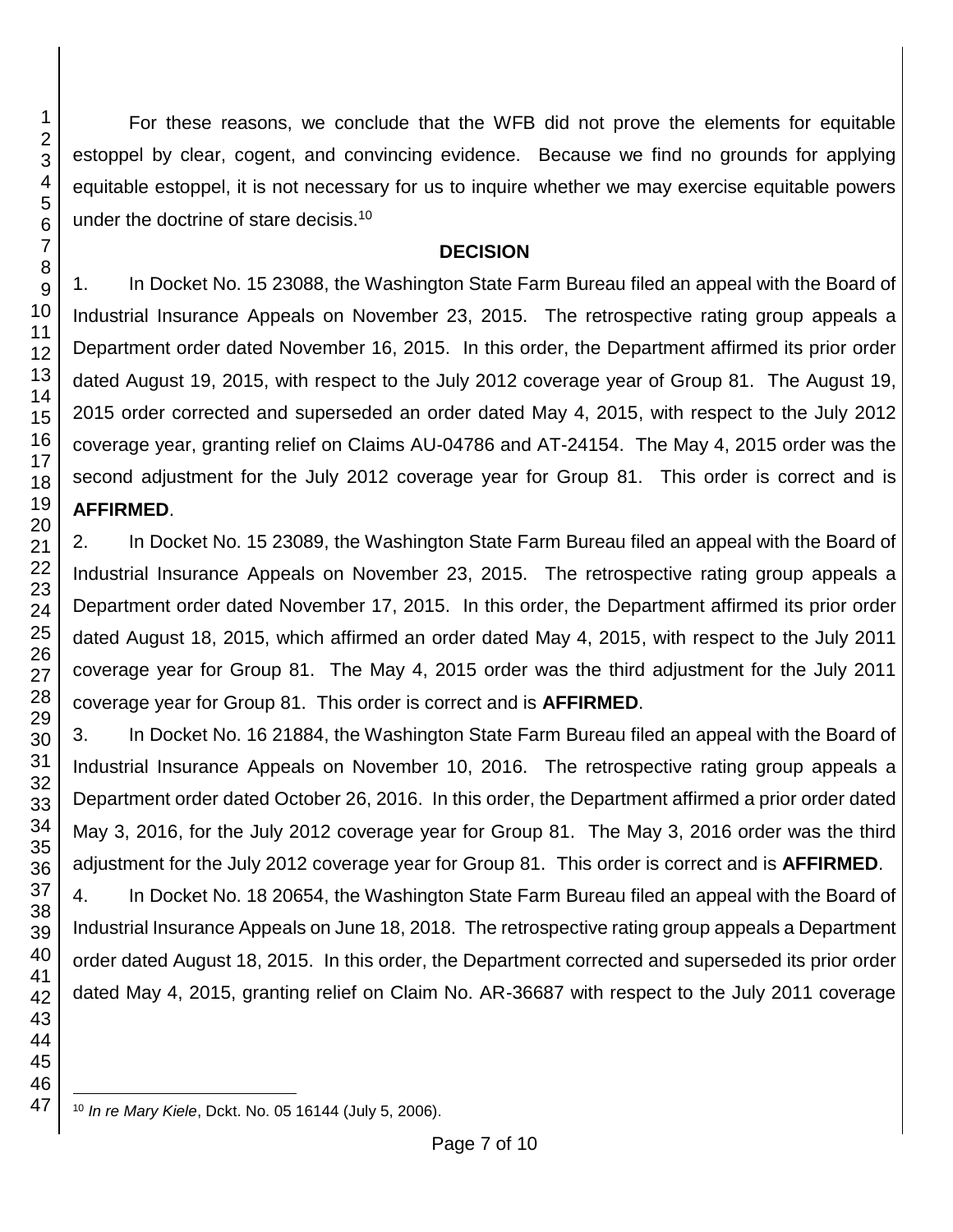year for Group 10670. The May 4, 2015 order was a rate notice containing the third adjustment for the July 2011 coverage year. This order is correct and is **AFFIRMED**.

## **FINDINGS OF FACT**

- 1. On March 2, 2016, December 9, 2016, and July 20, 2018, an industrial appeals judge certified that the parties agreed to include the Jurisdictional Histories in the Board record solely for jurisdictional purposes.
- 2. Since 1984, the Washington State Farm Bureau ("WFB") has been a sponsor of Retrospective Rating Group 81. From 2007 to 2012, the WFB also sponsored Retrospective Rating Group 10670.
- 3. For coverage years 1991 through 2010 (July 1, 1991 June 30, 2011), the WFB selected a loss-based plan with a maximum premium ratio of 1.1 (also known as Plan B 1.1). During this period, WFB's Group 81 received refunds every year; while Group 10670 received refunds for coverage years 2007 and 2008, and received assessments for coverage years 2009 and 2010.
- 4. In 2010, the Department adopted new rules (WAC 296-17B and what follows) governing the retrospective rating program, effective for coverage years beginning in 2011. The new retrospective rating plans were more consistent with current industry standards. They were more complex, with greater options than the old plans.
- 5. In 2010, Department personnel met with WFB management on five or six occasions to explain the plan choices offered under the new rules. The Department provided retrospective rating groups, including the WFB, with a model spreadsheet that illustrated what the result would have been for the retrospective rating group if the new rules had been in effect from 2006 through 2008, using plan choices that approximated choices the retrospective rating group had made under the old plan.
- 6. The modeling for the WFB reflected the following plan choices: a lossbased plan with a single loss limit of \$500,000, maximum loss ratio of 76.5 percent (equivalent to risking 10 percent of the standard premium), and a minimum loss ratio of 0 percent. Under the Department's modeling, with all other things being equal, WFB Group 81 would have received refunds of \$4.91 million for coverage year 2006, \$2.88 million for coverage year 2007, and \$7.57 million for coverage year 2008; WSB Group 10670 would have received refunds of \$172,000 for coverage year 2007, and \$1.48 million for coverage year 2008.
- 7. The WFB made the following plan choices for coverage years 2011 and 2012: a loss-based plan with a single loss limit of \$500,000, a maximum loss ratio of 76.5 percent (equivalent to risking 10 percent of the standard premium), and a minimum loss ratio of 0 percent.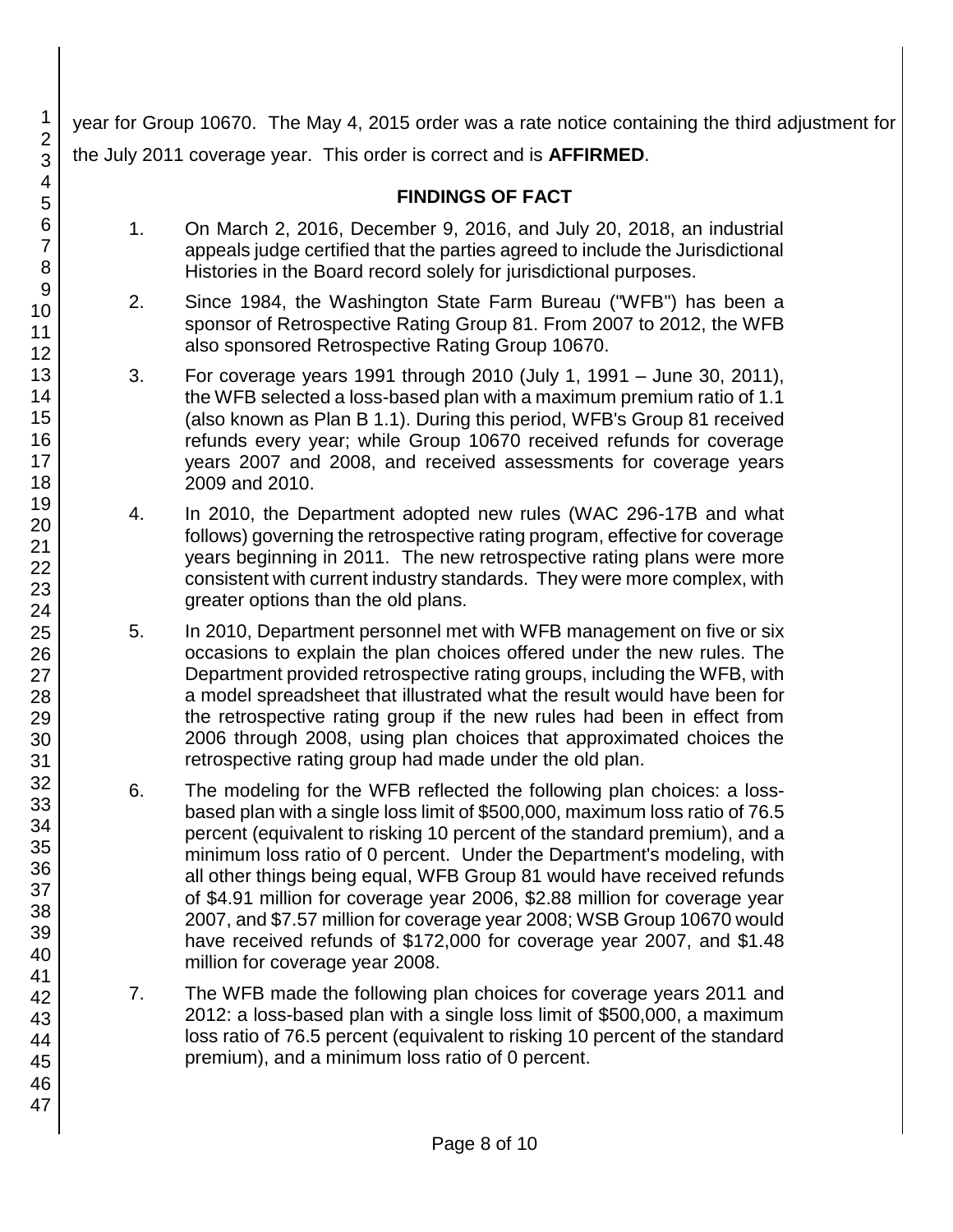- 8. For the fiscal year 2011, the first adjustment was issued on April 29, 2013, for \$2,640,511. The second adjustment was issued on May 5, 2014 for \$1,775,462. Because the first adjustment was higher than the second adjustment, the Department returned \$865,049 to the WFB. The third adjustment was issued on May 4, 2015 for \$4,756,935. Thus, for the coverage year 2011, the final adjustment was an assessment of \$4,756,935.
- 9. For the fiscal year 2012, the first adjustment was issued on May 2, 2014, for \$3,694,811. The second adjustment was issued on May 2, 2015, for \$3,695,128, resulting in an additional payment by the WFB of \$2,720. The third adjustment was issued on May 3, 2016, for \$3,692,408. Thus, for coverage year 2012, the total assessments were \$3,692,408. Total losses for 2011 and 2012 were \$8,449,343.
- 10. The WFB did not reasonably rely on any recommendation, representation, admission, or statement by Department personnel when WFB made retrospective rating plan choices for coverage years 2011 and 2012.
- 11. There is no reported appellate case in Washington with analogous facts to the instant case in which the court exercised its equitable powers.

## **CONCLUSIONS OF LAW**

- 1. The Board of Industrial Insurance Appeals has jurisdiction over the parties and subject matter in these appeals.
- 2. The Department of Labor and Industries is not equitably estopped from assessing premiums against WFB, calculated in accordance with the WFB's plan choices for coverage years 2011 and 2012.
- 3. The doctrine of stare decisis does not apply in this matter to allow the Board to apply equitable estoppel.
- 4. The Department orders dated November 16, 2015, November 17, 2015, October 26, 2016, and August 18, 2015, are affirmed.

Dated: December 7, 2018.

BOARD OF INDUSTRIAL INSURANCE APPEALS<br>A CULU Chairpara AMS, Chairperson

FRANK 7. JONNEY 4